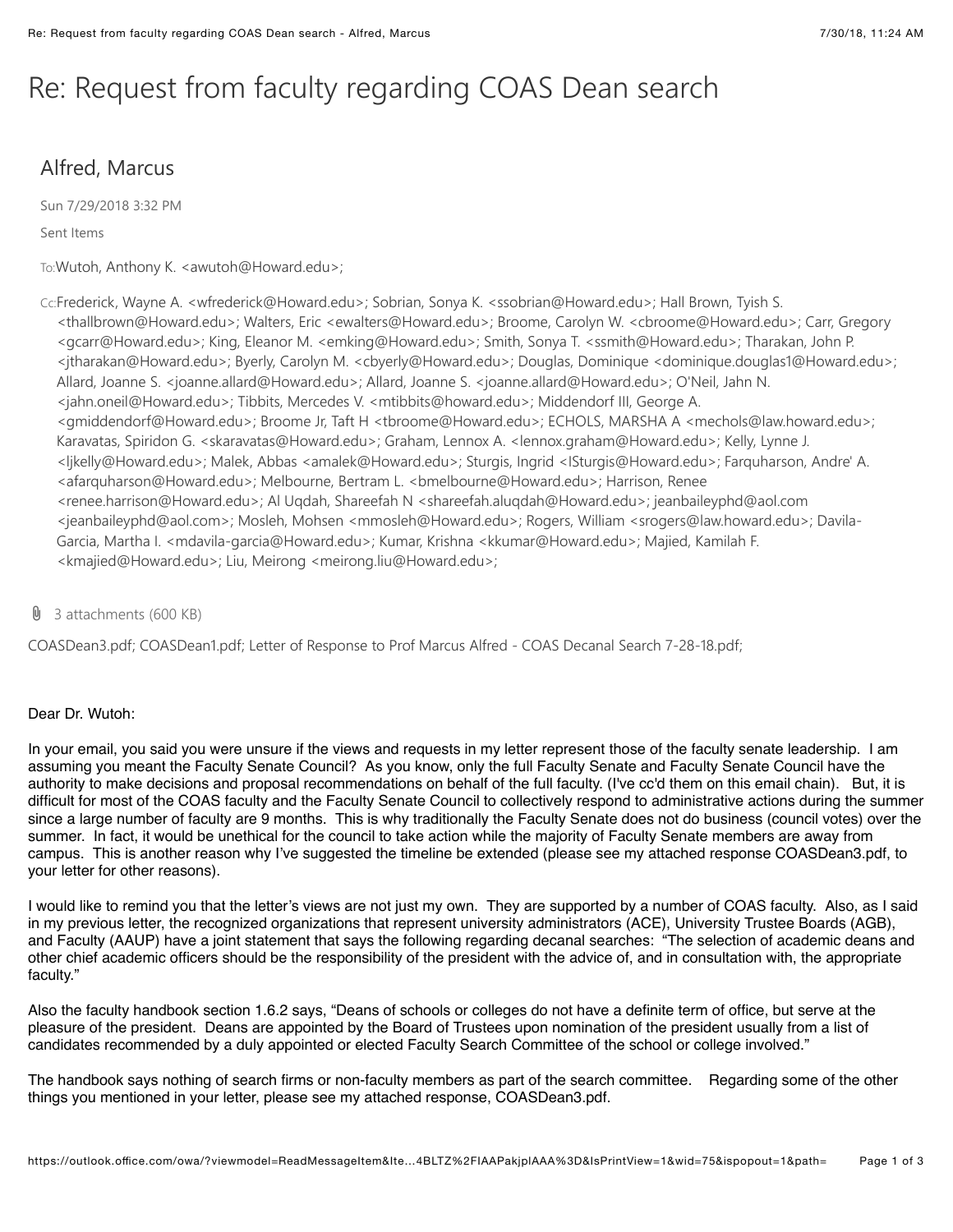Thank you,

Marcus Alfred **Associate Professor Howard University** Dept. of Physics & Astronomy Washington, DC 20059 202-806-6258 maralfred@howard.edu

From: Wutoh, Anthony K. Sent: Saturday, July 28, 2018 11:33:25 AM To: Alfred, Marcus Cc: Frederick, Wayne A.; Sobrian, Sonya K.; Hall Brown, Tyish S.; Walters, Eric Subject: Fw: Request from faculty regarding COAS Dean search

Dr. Alfred,

Good morning. I am in receipt of your letter regarding the COAS Search Committee, and have attached a response to your request. As I am not sure whether your views and request represent those of the Faculty Senate Leadership, I have also cc'ed Dr. Sobrian and the Faculty Senate leadership. Thank you.

#### **AKW**

"Excellence in Truth and Service"

Anthony K. Wutoh, Ph.D., R.Ph. Provost and Chief Academic Officer **Howard University** 2400 Sixth Street, NW Washington, DC 20059 202)-806-2550 (202) 806-4971 (fax) awutoh@howard.edu

From: Alfred, Marcus Sent: Friday, July 27, 2018 4:45 PM To: Frederick, Wayne Cc: Wutoh, Anthony K. **Subject:** Request from faculty regarding COAS Dean search

### **Dear President Frederick:**

Please see the attached letter regarding the current COAS Dean search.